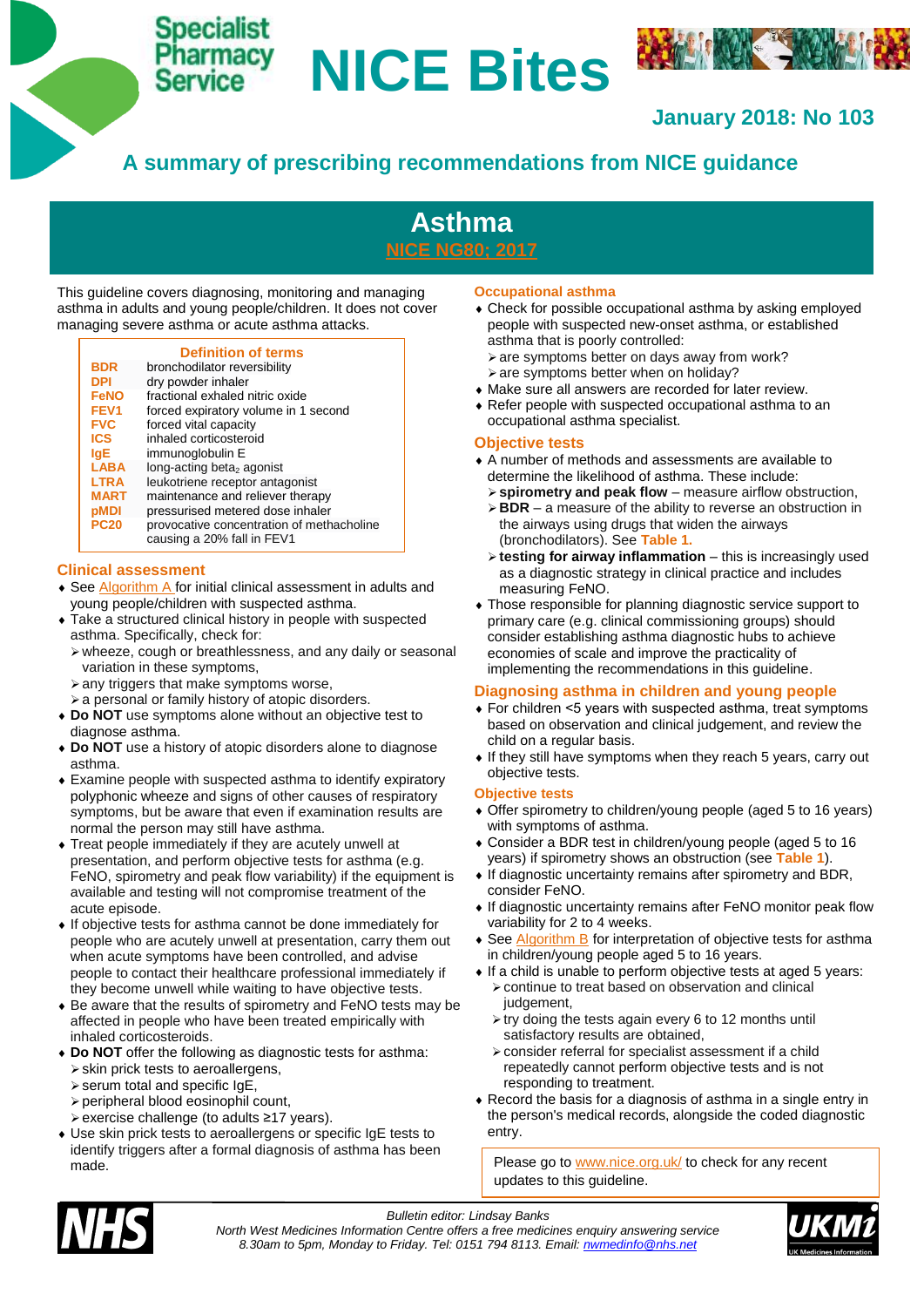# **Asthma…………………continued [NICE NG80; 2017](https://www.nice.org.uk/guidance/ng80)**

**Table 1. Positive test thresholds for objective tests in adults, young people and children aged ≥5 years**

| <b>Test</b>                                          | <b>Population</b>                                                         | <b>Positive result</b>                                                                             |
|------------------------------------------------------|---------------------------------------------------------------------------|----------------------------------------------------------------------------------------------------|
| FeNO                                                 | Adults ≥17 years                                                          | $≥40$ ppb                                                                                          |
|                                                      | Children/young people<br>aged 5 to 16 years                               | $≥35$ ppb                                                                                          |
| <b>Obstructive</b><br>spirometry                     | Adults $\geq$ 17 years and<br>children/young people<br>aged 5 to 16 years | $FEV1/FVC$ ratio $< 70\%$<br>(or below the lower limit<br>of normal if this value is<br>available) |
| <b>Bronchodilator</b><br>reversibility test<br>(BDR) | Adults $\geq$ 17 years                                                    | Improvement in FEV1 of<br>≥12% and increase in<br>volume of ≥200 ml                                |
|                                                      | Children/young people<br>aged 5 to 16 years                               | Improvement in FEV1 of<br>$\geq$ 12%                                                               |
| Peak flow<br>variability                             | Adults ≥17 years and<br>children/young people<br>aged 5 to 16 years       | Variability >20%                                                                                   |
| Direct bronchial                                     | Adults ≥17 years                                                          | PC20 of $\leq$ 8 mg/ml                                                                             |
| challenge test<br>with histamine<br>or methacholine  | Children/young people<br>aged 5 to 16 years                               | Not applicable                                                                                     |

#### **Diagnosis in adults aged ≥17 years**

- Offer a [FeNO](https://pathways.nice.org.uk/pathways/asthma#glossary-feno) test if a diagnosis of asthma is being considered [\(See NICE DG12: Measuring fractional exhaled nitric oxide](https://www.nice.org.uk/guidance/dg12)  [concentration in asthma: NIOX MINO, NIOX VERO and](https://www.nice.org.uk/guidance/dg12)  **NObreath**) then offer spirometry.
- Carry out a BDR test if spirometry shows an obstruction.
- ◆ See [Algorithm C](https://www.nice.org.uk/guidance/ng80/resources/algorithm-c-objective-tests-for-asthma-in-adults-aged-17-and-over-pdf-4656176751) for interpretation of objective tests for asthma in adults ≥17 years.
- If diagnostic uncertainty remains after FeNO, spirometry and BDR, monitor peak flow variability for 2 to 4 weeks.
- If diagnostic uncertainty remains after measuring peak flow variability, offer a direct bronchial challenge test with histamine**U** or methacholine**U.**
- $\bullet$  If a direct bronchial challenge test is not available:
- suspect asthma and review diagnosis after treatment, **OR**  $\triangleright$  refer to a centre with access to histamine or methacholine challenge testing.
- Be aware that a person's current smoking status can lower FeNO levels both acutely and cumulatively. However, a high level remains useful in supporting a diagnosis of asthma.
- Record the basis for a diagnosis of asthma in a single entry in the person's medical records, alongside the coded diagnostic entry.

# **Treatment and management**

# **Pharmacological treatment**

- Take into account possible reasons for uncontrolled asthma, before starting or adjusting medicines for asthma in adults, young people and children. These may include:
	- alternative diagnoses,
	- $\blacktriangleright$  lack of adherence.
	- suboptimal inhaler technique,
	- smoking (active or passive),
	- occupational exposures,
	- $\triangleright$  psychosocial factors.
- seasonal or environmental factors.
- After starting or adjusting medicines for asthma, review the response to treatment in 4 to 8 weeks.
- **U** unlicensed indication. Obtain and document informed consent.
- **Table 2** for ICS doses.  $\bullet$  If ICS maintenance therapy is needed, offer regular daily ICS rather than intermittent or 'when required' ICS therapy. See
	- Adjust dose of ICS maintenance therapy over time, aiming for the lowest dose required for effective asthma control.
	- Ensure that a person with asthma can use their inhaler device:  $\triangleright$  at any asthma review, either routine or unscheduled,  $\triangleright$  whenever a new type of device is supplied.

#### **ICS doses**

• ICS doses and their pharmacological strengths vary across different formulations. In general, people with asthma should use the smallest doses of ICS that provide optimal control for their asthma, in order to reduce the risk of side effects.

#### **Table 2. ICS doses**

| <b>Adult dose</b> | Adults aged ≥17 years                                         |
|-------------------|---------------------------------------------------------------|
| <b>LOW</b>        | ≤400 micrograms budesonide or equivalent                      |
| <b>MODERATE</b>   | >400 micrograms to 800 micrograms<br>budesonide or equivalent |
| <b>HIGH</b>       | >800 micrograms budesonide or equivalent                      |
| Paediatric dose   | Young people/children ≤16 years                               |
| LOW               | ≤200 micrograms budesonide or equivalent                      |
| <b>MODERATE</b>   | >200 micrograms to 400 micrograms<br>budesonide or equivalent |
| HIGH              | >400 micrograms budesonide or equivalent                      |

#### **Treatment pathway**

 This section is for people with newly diagnosed asthma or asthma that is uncontrolled on their current treatment. Where the recommendations represent a change from traditional clinical practice, people whose asthma is well controlled on their current treatment should **NOT** have their treatment changed purely to follow this guidance.

#### **Adults ≥17 years**

- Offer a SABA as reliever therapy to adults with newly diagnosed asthma.
- For adults with asthma who have infrequent, short-lived wheeze and normal lung function, consider treatment with SABA reliever therapy alone.
- Offer a low dose of an ICS as first-line maintenance therapy to adults with:
	- symptoms at presentation that clearly indicate the need for maintenance therapy (e.g. asthma-related symptoms ≥3 times a week, or causing waking at night), **OR**
	- asthma that is uncontrolled with a SABA alone.
- ▲ If asthma is uncontrolled:
- $\ge$  on a low dose of ICS as maintenance therapy, offer a LTRA in addition to the ICS and review the response to treatment in 4-8 weeks,
- $\geq$  on a low dose of ICS and an LTRA as maintenance therapy, offer a LABA in combination with ICS, and review LTRA treatment. Discuss whether or not to continue LTRA treatment taking into account the degree of response,
- > on a low dose of ICS and a LABA, with or without an LTRA, as maintenance therapy, offer to change the person's ICS and LABA maintenance therapy to a MART regimen with a low maintenance ICS dose,

*This bulletin summarises key prescribing points from NICE guidance. Please refer to the full guidance at www.nice.org.uk for further detail. This is an NHS document not to be used for commercial purposes.*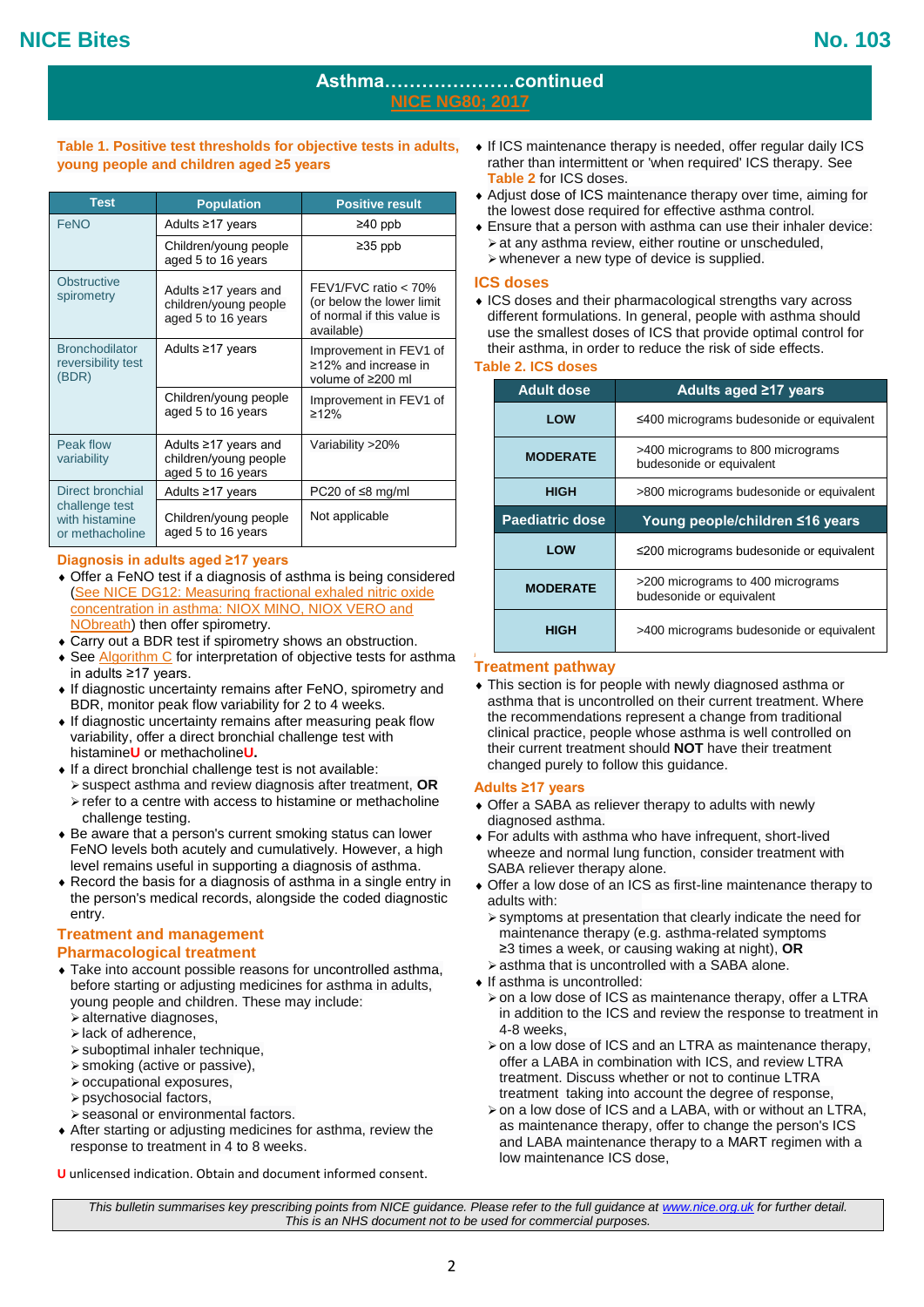# **Asthma…………………continued [NICE NG80; 2017](https://www.nice.org.uk/guidance/ng80)**

- moderate maintenance dose (either continuing on a MART ≥3  $\geq$  on a MART regimen with a low maintenance ICS dose, with or without an LTRA, consider increasing the ICS to a regimen or changing to a fixed-dose of an ICS and a LABA, with a SABA as a reliever therapy),
- on a moderate maintenance ICS dose with a LABA (either as MART or a fixed-dose regimen), with or without an LTRA, consider:
	- increasing ICS to a high maintenance dose (this should only be offered as part of a fixed-dose regimen, with a SABA used as a reliever therapy), **OR**
	- a trial of an additional drug (e.g. a long-acting muscarinic receptor antagonist or theophylline), **OR**
	- \* seeking advice from a healthcare professional with expertise in asthma.

# **Young people/children aged 5-16 years**

- Offer a SABA as reliever therapy to young people/children with newly diagnosed asthma.
- For young people/children with asthma who have infrequent, short-lived wheeze and normal lung function, consider treatment with SABA reliever therapy alone.
- Offer a paediatric low dose of an ICS as the first-line maintenance therapy to young people/children with: symptoms at presentation that clearly indicate the need for
- maintenance therapy (e.g. asthma-related symptoms ≥3 times a week, or causing waking at night) **OR** asthma that is uncontrolled with a SABA alone.
- $\bullet$  If asthma is uncontrolled in young people/children:
- $\triangleright$  on a paediatric low dose of ICS as maintenance therapy, consider an LTRA\* in addition to the ICS and review the response to treatment in 4 to 8 weeks.
- $\ge$  on a paediatric low dose of ICS and an LTRA $*$  as maintenance therapy, consider stopping the LTRA and starting a LABA\* in combination with the ICS.
- > on a paediatric low dose of ICS and a LABA\* as maintenance therapy, consider changing their ICS and LABA maintenance therapy to a MART**U <12 years** regimen with a paediatric low maintenance ICS dose. Ensure that the young person/child is able to understand and comply with the MART regimen,
- on a MART**U <12 years** regimen with a paediatric low maintenance ICS dose, consider increasing the ICS to a paediatric moderate maintenance dose (either continuing on a MART regimen or changing to a fixed-dose of an ICS and a LABA\*, with a SABA as a reliever therapy).
- on a paediatric moderate maintenance ICS dose with LABA (either as MART **U <12 years** or a fixed-dose regimen), consider seeking advice from a healthcare professional with expertise in asthma and consider either:
	- $\div$  increasing the ICS dose to paediatric high maintenance dose (only as part of a fixed-dose regimen, with a SABA used as a reliever therapy), **OR**
	- $\bullet$  a trial of an additional drug (e.g. theophylline).

# **Children <5 years**

- $\bullet$  It can be difficult to confirm asthma diagnosis in young children, therefore these recommendations apply to children with suspected or confirmed asthma.
- Asthma diagnosis should be confirmed when the child is able to undergo objective tests.
- Offer a SABA as reliever therapy to children <5 years with suspected asthma. This should be used for symptom relief alongside all maintenance therapy.
- Consider an 8-week trial of a paediatric moderate dose of an ICS in children <5 years with:
- symptoms at presentation that clearly indicate the need for maintenance therapy (e.g. asthma-related symptoms ≥3 times a week, or causing waking at night), **OR**
- suspected asthma that is uncontrolled with a SABA alone. After 8 weeks, stop ICS treatment and continue to monitor the child's symptoms:
	- $\triangleright$  if symptoms did not resolve during the trial period, review whether an alternative diagnosis is likely,
	- $\triangleright$  if symptoms resolved then reoccurred within 4 weeks of stopping ICS treatment, restart the ICS at a paediatric low dose as first-line maintenance therapy,
	- $\triangleright$  if symptoms resolved but reoccurred beyond 4 weeks after stopping ICS treatment, repeat the 8-week trial of a paediatric moderate dose of ICS.
- If suspected asthma is uncontrolled:
	- $\geq$  on a paediatric low dose of ICS as maintenance therapy. consider an LTRA**\*** in addition to the ICS.
- on a paediatric low dose of ICS and an LTRA**\*** as maintenance therapy, stop the LTRA and refer the child to a healthcare professional with expertise in asthma for further investigation and management.

#### **Self-management**

- Offer an asthma self-management programme, comprising a written personalised action plan and education, to adults, young people and children aged ≥5 years with a diagnosis of asthma (and their families/carers if appropriate).
- Consider an asthma self-management programme, comprising a written personalised action plan and education, for the families or carers of children <5 years with suspected or confirmed asthma.
- Within a self-management programme:
	- > offer an increased dose of ICS for 7 days to adults (≥17 years) who are using an ICS in a single inhaler, when asthma control deteriorates,
- consider an increased dose of ICS for 7 days to children and young people (aged 5 to 16 years) who are using an ICS in a single inhaler, when asthma control deteriorates
- Clearly outline in the person's asthma action plan how and when to do this, and what to do if symptoms do not improve.
- When increasing ICS treatment:
	- consider quadrupling the regular ICS dose,
	- **Do NOT** exceed the maximum licensed daily dose.

# **Decreasing maintenance therapy**

- Consider decreasing maintenance therapy when a person's asthma has been controlled with their current maintenance therapy for at least 3 months.
- Discuss with the person (or their family/carer if appropriate) the potential risks and benefits of decreasing maintenance therapy. When reducing maintenance therapy:
- $\triangleright$  stop or reduce dose of medicines in an order that takes into account the clinical effectiveness when introduced, side effects and the person's preference.
- only consider stopping ICS treatment completely for people who are using low dose ICS alone as maintenance therapy and are symptom free.
- Agree with the person (or their family/carer if appropriate) how the effects of decreasing maintenance therapy will be monitored and reviewed, including self-monitoring and a follow-up with a healthcare professional.
- Review and update the person's asthma action plan when decreasing maintenance therapy.

*This bulletin summarises key prescribing points from NICE guidance. Please refer to the full guidance at www.nice.org.uk for further detail. This is an NHS document not to be used for commercial purposes.*

**<sup>\*</sup>**check individual SPC for licensed indications in children/young people.